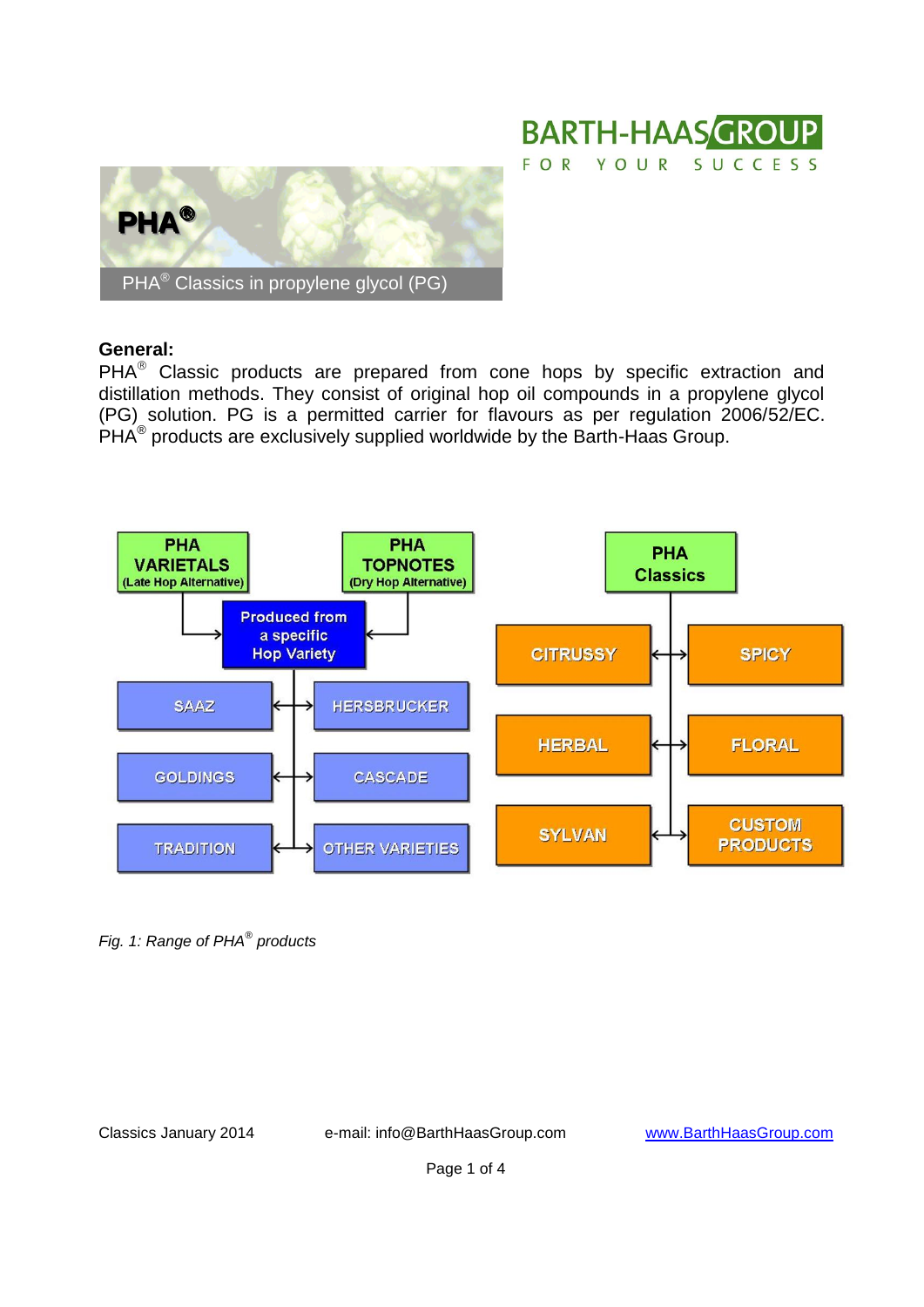#### **BARTH-HAAS GROUP** FOR YOUR SUCCESS

## **Characteristics:**

PHA $^{\circledR}$  Classic products are 100% soluble in beer (or other beverages). In general, PHA $^{\circledR}$ products offer an alternative means of adding hop aroma independent of any other product or process and of annual crop variations. They can complement traditional means of adding hop aroma by kettle addition. Specifically, PHA<sup>®</sup> Classic products can impart beer flavour attributes such as citrussy, floral, herbal or spicy characteristics. They enhance pleasant existing flavours in the beer/soft drink and can mask some offflavours. The following Classic  $\overline{\mathsf{PHA}^{\mathsf{@}}}$  products are available:

# **Classic PHA :**



**Product specifications: Available on request.**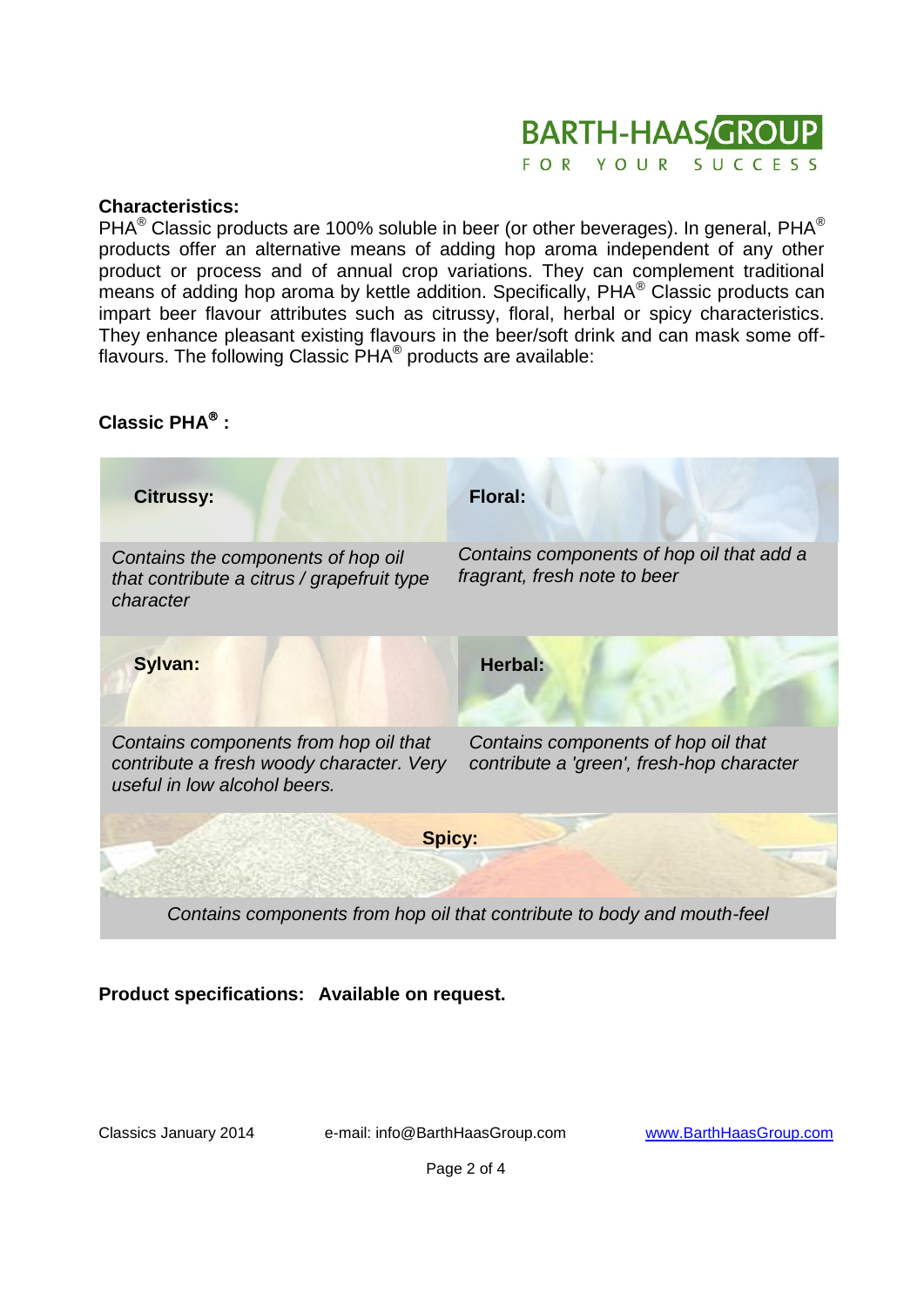

### **Product Use:**

The PHA $^{\circ}$  Classic products are completely soluble in beer and are intended for addition to fined or filtered beers. The required amount of PHA<sup>®</sup> may be metered directly into the beer stream during transfer to bright beer tank or other appropriate vessel. A usage rate of PHA<sup>®</sup> per hectoliter normally is about 10 ml but might vary between 5 - 40 ml according to the desired intensity of aroma. We recommend laboratory scale trials to determine which concentration gives the desired effect. This evaluation can be carried out on bottles of 250 to 500 ml capacity. The beer chosen for the test should not contain a significant proportion of aroma hops. The rate of initial tasting should be approximately 100 ppm of the PHA $^{\circledast}$  as supplied. PHA $^{\circledast}$  can be dosed directly using a micro syringe or Zipette at a rate of 0.1ul/ml bottle volume, i.e for a 330ml bottle 33ul gives a dose rate equivalent to 10ml/hl. Chill the beer to normal drinking temperature. Open and introduce the required volume of  $PHA<sup>®</sup>$  in the headspace of the beer bottle onto the glass or beneath the surface of the beer and reclose the bottle. Invert the bottle several times to ensure mixing and chill again for at least two hours before opening and tasting.

On a large scale,  $PHA<sup>®</sup>$  Classic products are used as a post fermentation addition to finished beer, where 100% utilization is feasible.  $PHA<sup>®</sup>$  Classic products are lightstable and therefore can be used to introduce hop aroma into a beer brewed using exclusively downstream products such as Tetrahop Gold® and Redihop®. These products may be added without prior dilution to beer either before or after the final filtration preferably by metered injection into a turbulent beer stream during transfer. They can also be added to bright beer without any increase in haze or deterioration in foam stability. If possible the pump should be adjusted to deliver the PHA® over approx. 95% of the total transfer time.

## **Special properties of PHA :**

- **Light stable**
	- All PHA<sup>®</sup> are free of hop α-acids and can be used with any packaging type.
- **Fully soluble** 
	- PHA $^{\circ}$  utilization is 100% because it is fully soluble in brewed beverages.
- **Easy handling**
	- Provided as a standardized solution for direct dosing into bright beer.
- **Natural**
	- PHA<sup>®</sup> products are 100% derived from hops by physical processes.
- **Product development**
	- PHA<sup>®</sup> give the opportunity to differentiate existing products or to create new ones.